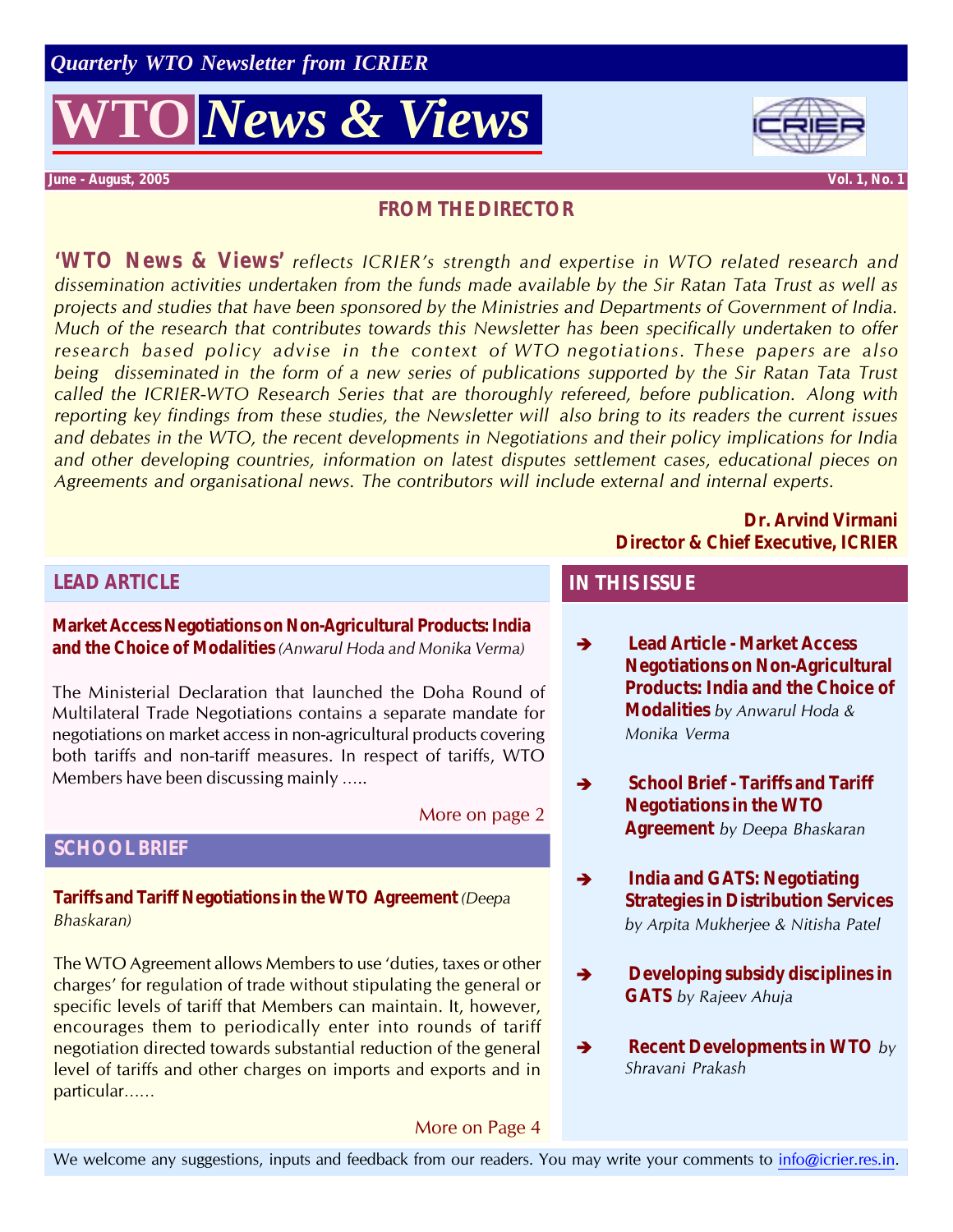## **Market Access Negotiations on Non-Agricultural Products: India and the Choice of Modalities**

The Ministerial Declaration that launched the Doha Round of Multilateral Trade Negotiations contains a separate mandate for negotiations on market access in nonagricultural products covering both tariffs and non-tariff measures. In respect of tariffs, WTO Members have been discussing mainly the modalities for liberalisation that should be adopted by Members. The paper analyses the main proposals on modalities and related aspects of negotiations and draws conclusions on the best approach for India.

#### **Considerations for India's overall approach towards NAMA negotiations**

In the run up to the meeting at Doha at which the Ministers agreed on the Doha Development Agenda, the Government of India was opposed to a round, which went beyond the built-in-agenda of the WTO Agreement and objected in particular to the inclusion of negotiations on non-agricultural products. Even when the negotiations had begun, the initial approach of the Indian delegation was one of reticence. The authors therefore start with the consideration of factors that should determine India's overall approach. They bring out the following points:

- India has embarked on a process of reform to bring its tariffs down to international levels to promote efficiency in an integrating world economy. While impressive progress in trade liberalisation has been made since the introduction of economic reforms in 1991-92, its tariff levels remain high by international standards.
- There is a remarkable convergence of views among experts that tariff levels on non-agricultural products must continue to come down over a comparatively short time frame, and the political leadership shares this view.
- India had bound only about 70 per cent of its nonagricultural tariff lines before the Doha Round. Reduction of peak levels of applied tariffs during the past few years has brought down the levels of duty much below the rates at which they were bound. These aspects give to India considerable bargaining leverage in the current negotiations.
- India's trade interest is suffering because of the formation of new regional trading arrangements and the expansion of existing ones. While entering into Free Trade Agreements (FTAs) with some of the trading

## **by Anwarul Hoda and Monika Verma**

partners in Asia will help to enhance its trade interest in Asia, it being linked with the major industrialised countries is not likely in the foreseeable future. In the situation, the best bet for India to alleviate the situation created by tariff discrimination arising from Regional Trade Agreements (RTAs) is to ensure that the adopted modality results in the steepest reduction of tariffs.

In light of the above, the authors are of the view that India should eschew the defensive posture that it had initially struck in the NAMA negotiations and adopt a proactive role. India's continuing tariff reform gives it a tremendous bargaining ability in securing tariff reduction from its trading partners, and India must be ready to use this ability in the Doha Round. Having reduced its import duties on non-agricultural products considerably from the level at which it had bound them in the Uruguay Round, and not having undertaken any binding commitment on 30 per cent of its tariff lines, India has a large repertoire of potential tariff concessions that it can offer in exchange for obtaining reciprocal concessions in the negotiations. The wave of regional agreements that is sweeping across the world provides another reason that should impel India to action in the NAMA negotiations. The only option for non-preference receiving countries is to join in a multilateral endeavour to inject into the world trading system, a strong dose of non-discriminatory trade liberalisation. Success in this endeavour would erode the preferential margin and alleviate the trade diversion potential of preferential arrangements.

#### **Proposed elements of India's stand on modalities in NAMA negotiations**

The authors proceed to describe and analyse proposals made on modalities by various developed and developing country Members as well as the draft elements of modalities for the negotiations submitted by the Chairman of the Negotiating Group in order to facilitate the negotiating process. The conclusions on the negotiating position to be taken by India on the modalities and related aspects drawn by them are given below:

## **Core modality**

There is already a broad understanding among Members that multiple modalities would have to be adopted in the negotiations and the main discussion is on the choice of the core modality. The authors advocate that the core modality must be a non-linear harmonisation formula such as the Swiss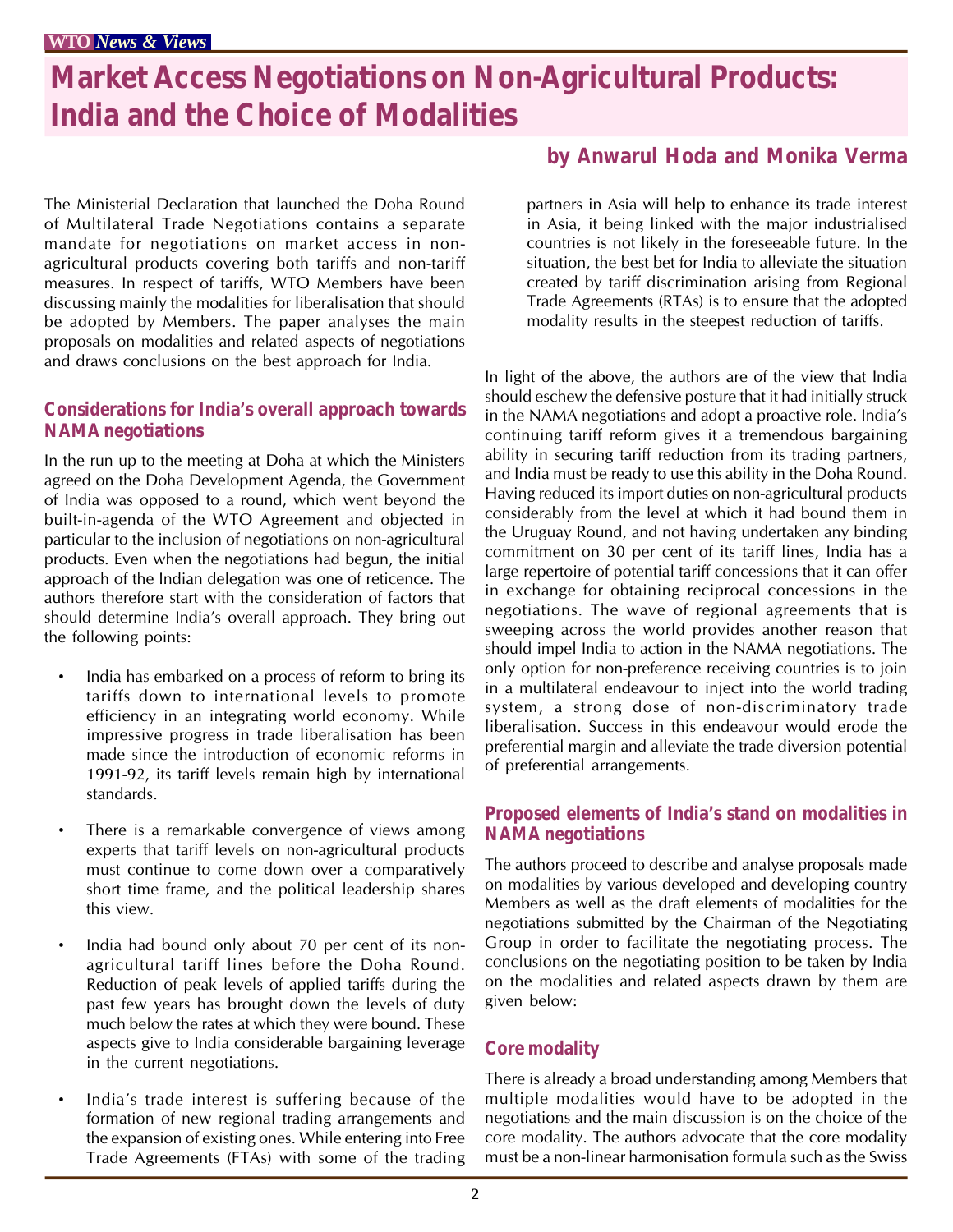formula as only such a formula can reduce high and peak tariffs by a larger proportion. Equally important, the coefficient must be linked to the tariff average of the individual country concerned as this is a good way of taking into account the dependence of developing countries on import tariffs for their revenues and at the same time to achieve tariff compression.

## **Differentiated formula for developing countries**

It is entirely reasonable for India to press for a differentiated formula, envisaging a lower cut, to apply to the developing countries. Such differentiation flows from the concept of nonreciprocity embedded in the WTO Agreement and reiterated in the Doha Ministerial Declaration. It would be a superior strategy to try to endogenise differentiation in the formula of general application as can be accomplished by making the tariff average of individual countries a coefficient in the nonlinear formula, as was proposed by the Chairman of the Negotiating Group.

## **Coverage**

India must maintain the stand that the agreed formula must be applied to all bound tariffs without exception, as this is the only way of ensuring that, unlike in the past rounds, the products of interest to the developing countries are subjected to major reductions by the industrialised countries. Only by disallowing exceptions can India obtain a reduction of peak and high tariffs that it has been seeking. It follows that India too must be willing to bring all products within the coverage of bindings. In the post-reform era, India is unlikely to maintain tariffs on any industrial product at such high levels that it should want to avoid binding altogether.

## **Sectorial elimination**

The proposal for sectorial elimination of tariff on a mandatory basis is attractive for India as an exporting country. But the modality would have problems for India's tariffs, as its application would result in negative protection in the case of finished products in many cases. For the proposal to be acceptable, India must take the stand that developing countries must be allowed to maintain tariffs at 5 per cent. The same pattern of commitment could be acceptable if the non-mandatory sectorial approach is to be followed.

## **Supplementary approaches**

India's export of industrial products is fairly diversified and the application of a non-linear formula may still leave the possibility for improving access in particular markets in certain countries even further. India must therefore be ready to supplement the formula approach by request-offer procedures for seeking deeper tariff reduction than what the eventual formula delivers in products in which it has principal or substantial supplier interest in its trading partners.

## **Treatment of unbound tariffs**

India's first position must be that unbound tariff lines must be out of the purview of the agreed formula and subject only to negotiations on a request-offer basis. India could accept the application of the formula to these tariff lines only if a reasonable allowance is made for the fact that unbound tariff lines were not a part of the balance that was struck in the WTO Agreement, and credit is given as well for autonomous liberalisation since the end of the Uruguay Round. These conditions are met to a large extent in the proposals of the Chairman of the Negotiating Group before the Cancun Meet. Bringing in unbound tariffs within the purview of the formula would cause some problems for India, as the current applied levels of tariffs would have to be brought down considerably on a few products such as motor vehicles. However, economic good sense dictates that tariffs on these products must fall in line with the prevailing general rate for other products. The special needs of the industry such the auto industry can be met by securing a longer period for implementation.

#### **Base rate**

For bound tariffs, the base rate is the rate at which the binding was made in the Uruguay Round. For unbound tariffs, India must press for the rate prevailing in April 1994 to be the bound rate. The Chairman's suggestion for the base rate for unbound tariff lines to be two times the applied rate in 2001 is also an effective way for giving credit for autonomous liberalisation. The Chairman's suggestion for the base rate in the case of items that were not bound in the Uruguay Round but were bound before the current Round (two times the applied level at the time of binding or the bound rate, whichever is higher) is also fair and pragmatic.

## **Implementation period**

India can accept five years as the norm for the implementation of the agreed reductions but must press for developing countries to be allowed 10 years. The suggested periods approximate closely to what was agreed in the Uruguay Round.

## **Non-ad valorem tariffs**

Specific duties have the effect of impeding imports of cheaper products as the ad valorem incidence varies inversely with the unit value. In the major markets, non ad valorem duties are not known to have a significant impact on non-agricultural exports of interest to India. On the other hand, specific customs duties were introduced in India in the mid-1990s as an alternative to ad valorem duties (on the basis of the condition 'whichever is higher') on many textile and clothing products, to provide an additional safeguard against cheap imports. India need not maintain a high profile on the issue. If there is an emerging consensus in favour of the conversion,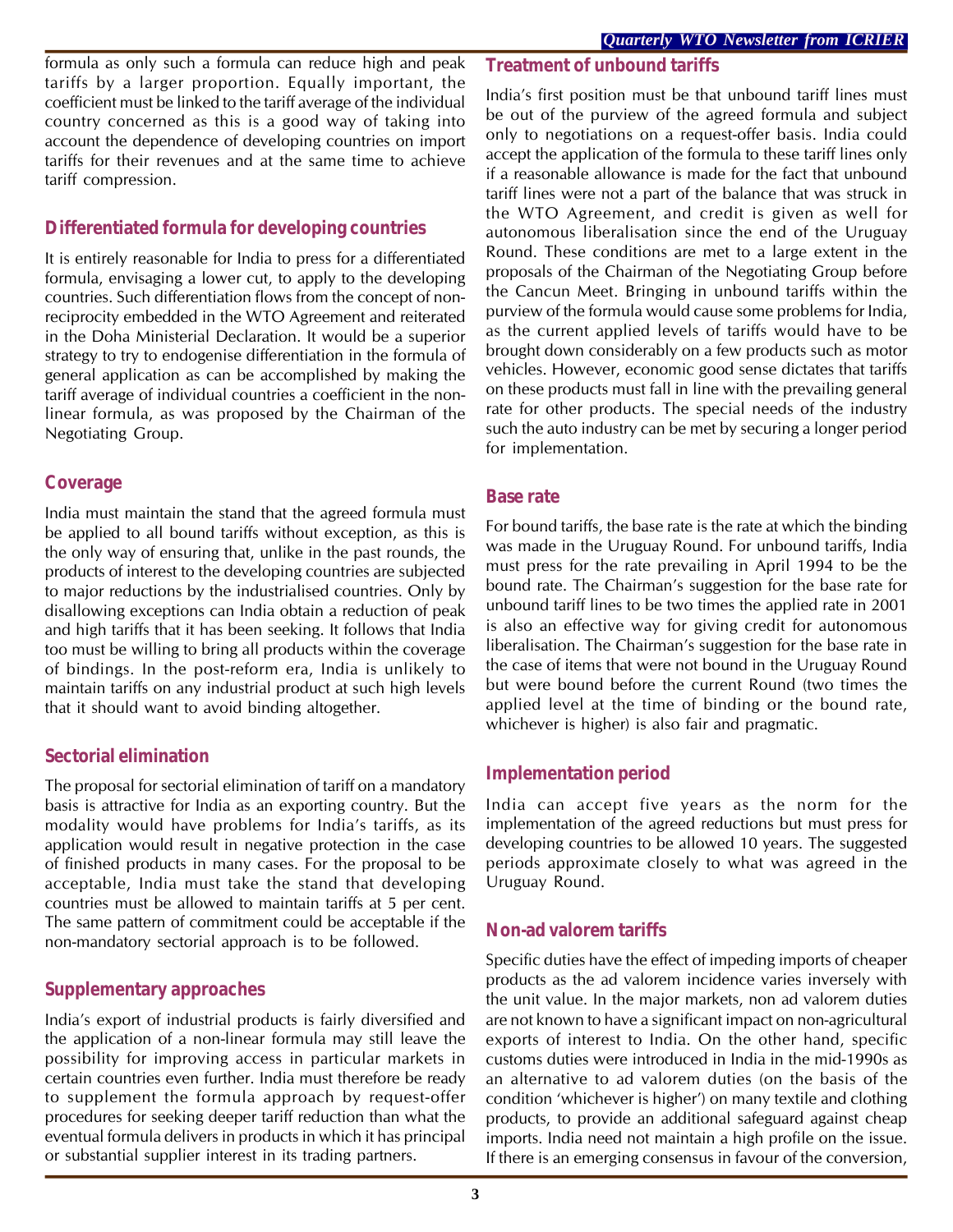India should try to secure a time-limited exemption for developing countries.

#### **Special and differential treatment**

The concept of special and differential treatment should be used with discretion. The idea should not be to make the contributions of developing countries minimal because in the ultimate analysis, meaningful reciprocal concessions are politically imperative for the major industrialised countries to make substantial concessions. Application of the concept could help to a modest extent in lightening the

## *School Brief*

#### burden of commitments that developing countries may have to undertake, as proposed in respect of some of the elements in the previous paragraphs. However, it would be a mistake to depend upon it too much or to propose that pursuant to the concept, developing countries should be allowed to make very little contributions. In the past, recognition of the concept served India well as in the days of high tariffs it helped in fending off pressures for reduction of tariffs. However, it is a poor bargaining instrument for eliciting concessions from the industrialised countries, which should be the main aim of developing countries in the current negotiations.

## **Tariffs and Tariff Negotiations in the WTO Agreement**

## **by Deepa Bhaskaran**

#### **General Obligations**

The WTO Agreement allows Members to use 'duties, taxes or other charges' for regulation of trade without stipulating the general or specific levels of tariff that Members can maintain. It, however, encourages them to periodically enter into rounds of tariff negotiation directed towards substantial reduction of the general level of tariffs and other charges on imports and exports and in particular, to the reduction of such high tariffs that discourage the importation even of minimum quantities. At these negotiations, Members undertake commitments to reduce or eliminate tariffs on specific or groups of products or not to raise them above the existing low level. Whether or not, tariffs on particular products are subject to any commitment, the most-favourednation (MFN) clause of GATT 1994 applies, whereby a Member must not only treat all other Members equally but also extend to each of them, the best treatment that it accords to any trading partner. There are some exceptions to this rule. Members may enter into regional trading arrangements, such as free trade areas and customs unions, within which they may eliminate tariffs among the members of such arrangements. Special dispensation has also been given to the developed Members countries for extending preferential tariffs to developing countries, or for the developing countries to have preferential arrangements among themselves.

#### **Implications of tariff commitments**

After tariff negotiations conclude, the results are incorporated in the Schedules of Concessions of the Members concerned, which are lodged with the WTO Secretariat. Once a tariff concession has been entered into the Schedule of a Member, the most important implication is that there is a commitment not to apply customs duty on the import of the product above

the level indicated in the Schedule. The tariff level is said to have been 'bound'. The binding against increase affects not only the basic customs duty but also 'other duties and charges of any kind' (ODCs). As a broad definition of ODCs, it has been accepted as only those levies that discriminate against imports are covered, e.g. stamp duty, development tax, revenue duty etc. When a tariff commitment is made, all ODCs have also to be recorded in the Schedules of Concessions against the tariff items to which they apply.

Internal taxes, anti-dumping, countervailing or safeguard duties and fees or other charges (such as port charges) commensurate with the cost of services rendered are not affected by the level at which concessions have been bound during the negotiations. Thus a Member is entitled to impose on imports, charges that are equivalent to an internal tax such as excise duty. Tariff commitments have an implication also for the pricing practices of import monopolies. The markup on the price of products imported by an import monopoly must not afford protection to domestic goods above the level provided by the tariff commitment. Furthermore, if the level of subsidies granted to the producers of the product subject to a tariff commitment is increased beyond the level at which it was prevailing at the time the commitment was entered into, the Member adversely affected by such an increase is entitled to raise a dispute for nullification or impairment of the tariff concession.

#### **Renegotiations**

Once a tariff concession has been granted and the commitment has been entered into the Schedule of Concession, Members cannot modify or withdraw the concession, except after entering into renegotiations with the Members with whom the initial negotiations were held and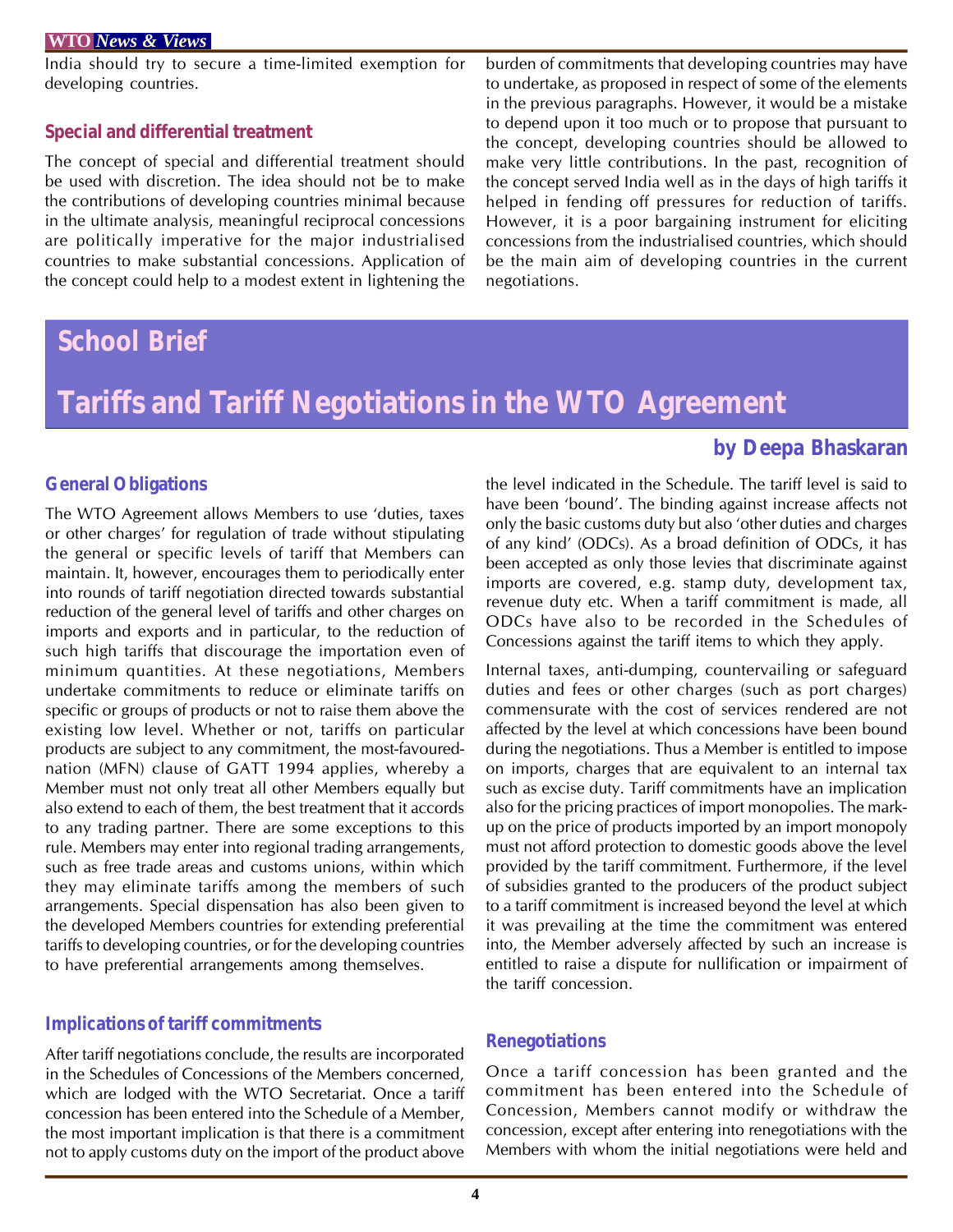#### *Quarterly WTO Newsletter from ICRIER*

with those Members, who have a principal supplying interest. Consultations have also to be held with Members, who have a substantial interest in such concessions. In such renegotiations or consultations, the Member seeking modification or withdrawal is expected to make compensatory concessions on other products. If agreement is not reached in the renegotiations and consultations, the Member concerned may still go ahead with the proposed changes, but the affected Members get the right to withdraw substantially equivalent concessions initially negotiated with the Member making the change. There may be three categories of affected Members, viz., those with initial negotiating rights (INRs), principal supplying interest, and substantial supplying interest. Member with INRs are those with whom the specific tariff concession was negotiated at an earlier round or during subsequent renegotiations. Members with the largest share in imports in a particular product are deemed to be having principal supplying interest with respect to that product and those with a share of 10 per cent or more have in practice been considered to have substantial supplying interest.

### **Principle of reciprocity and concept of non-reciprocity**

A central requirement of GATT 1994 is that negotiations should be held on a reciprocal and mutually advantageous basis. A reciprocal balance is to be maintained in renegotiations as well. There is no provision on the manner in which reciprocity should be measured and the understanding has been that governments participating in negotiations have freedom to adopt any method for evaluating the concessions. In practice, the basic criteria for measuring reciprocity have been trade coverage and depth of tariff reduction. When formula approaches were adopted, adherence to the formula was subject to a criterion: if a participating Member made an exception in the application of the agreed formula to a particular product, it was expected that a deeper cut would be made in other products to maintain a reciprocal balance.

In the 1960s, the concept of non-reciprocity came to be recognised for trade negotiations between developed and developing countries. This concept was later explained to mean that in the exchange of concessions during negotiations, the developing countries would make concessions that are consistent with the individual development, financial and trade needs rather than none at all.

## **Past Rounds of Multilateral Trade Negotiations**

Eight tariff conferences and rounds of multilateral trade negotiations were held under the auspices of GATT 1947 between 1947 and 1994. These were Geneva Tariff Conference (1947), the Annecy Tariff Conference (1949), the Torquay Tariff Conference (1950-51), the Geneva Tariff Conference (1956), the Geneva Tariff Conference (1960-61),

also known as the Dillon Round, the Kennedy Round (1964- 67), the Tokyo Round (1973-79) and the Uruguay Round (1986-94). The Doha Round, launched in 2001 is the first under the WTO Agreement but the ninth in the series, if the earlier ones held under the precursor organisation, GATT 1947, are also taken into account.

The first five rounds were held exclusively for reduction of tariffs, but in the Kennedy and Tokyo Rounds, negotiations covered non-tariff measures also. The Uruguay Round was even more comprehensive, encompassing negotiations for, inter alia extending multilateral disciplines to new areas as well, namely trade in services and trade related aspects of intellectual property rights. In the Doha Round, the negotiations on agricultural tariffs form part of the negotiations on agriculture. The negotiations on non-agricultural products are being undertaken separately, under a separate Ministerial mandate for Non-Agricultural Market Access (NAMA), which covers non-tariff measures also.

## **Modalities of Tariff Negotiations**

In the WTO Agreement, as in GATT 1947 earlier, it has been stated that the tariff negotiations would be carried out on a selective product-by-product basis or by the application of any such multilateral procedures as may be accepted. The product-by-product technique or any other multilateral procedure adopted in its place is known as the modality of tariff negotiations.

In the first five rounds, the selective product-by-product procedure was adopted. In the Kennedy Round, for industrial products, the selective procedure was replaced by linear tariff reduction, and the working hypothesis adopted for the rate of reduction was 50 per cent. The main reason for the change was that the product-by-product negotiations led to only very small reductions and the procedures had become cumbersome and unwieldy with the increase in the number of contracting parties to GATT 1947.

In the Tokyo Round, the industrialised countries agreed on the use of a harmonisation formula, the Swiss formula, which was  $Z = AX/(A+X)$ , where coefficient A = 14 or 16, X = initial rate of duty, and  $Z=$  resulting rate of duty. The advantage of the harmonisation formula was that the higher tariffs were reduced by a larger proportion than lower ones, and the value of the coefficient became the effective ceiling.

In the Uruguay Round, the conflicting approaches on modalities could not be resolved and in the end, it was agreed that the participants would aim at a target amount for overall reductions at least as ambitious as that achieved by the formula participants in the Tokyo Round. This translated into the target amount of overall reductions by one-third. It was left to each participant to determine the manner in which it would reach the overall target of reductions.

An important innovation in the Uruguay Round was the sectorial approach. The major industrialised countries (EC,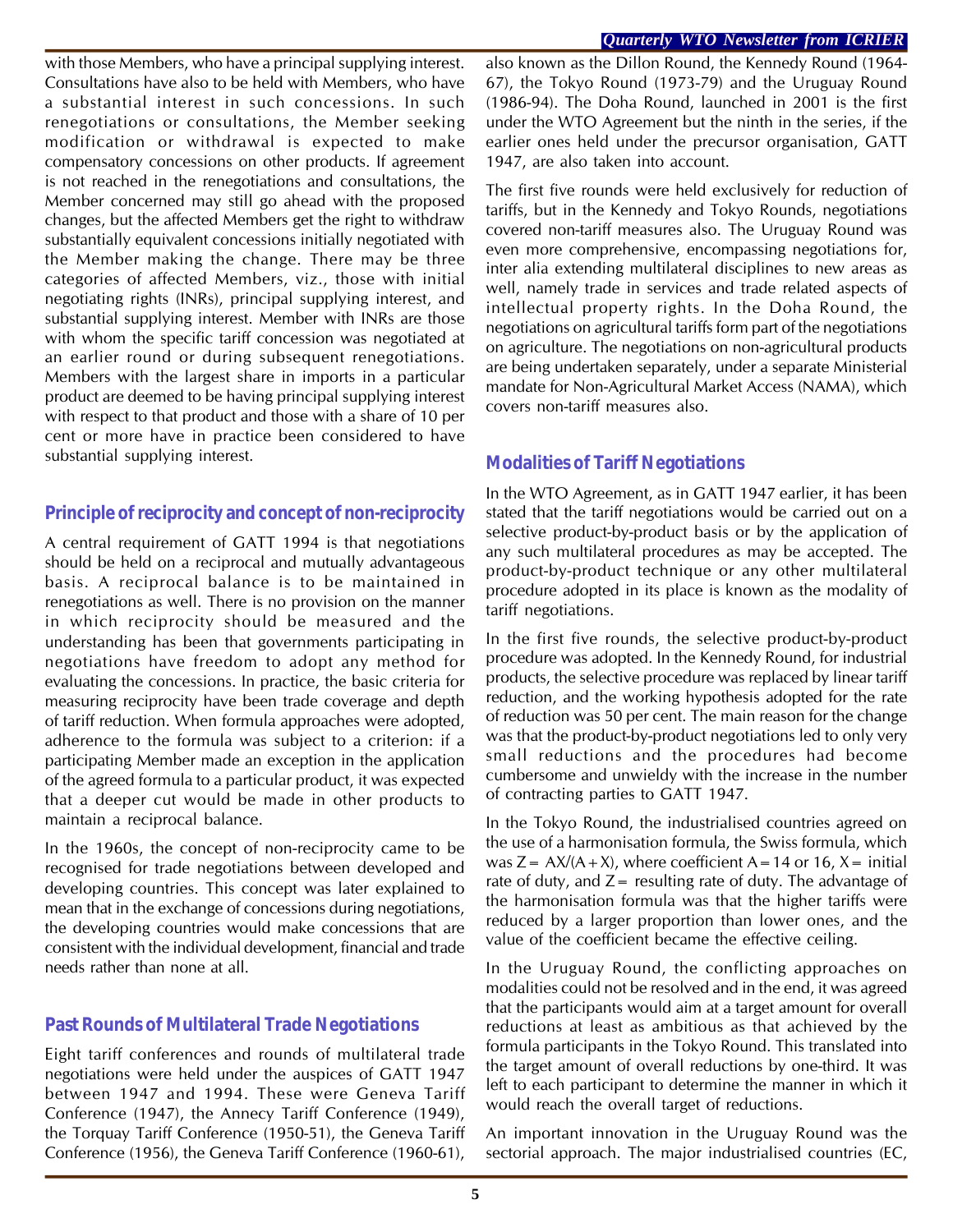US, Japan and Canada) also agreed to eliminate tariffs on 10 products or product groups (sectors). They also agreed on the harmonisation of chemical tariffs, whereby tariffs in certain headings were eliminated, while for others they were reduced to 5.5-6.5 per cent. Joining the harmonisation initiative or the zero-for-zero initiatives (also known as sectorial elimination of tariffs approach) was not mandatory even for other developed countries although, several of them joined for particular products. After the Uruguay Round, another similar initiative was taken by a group of Members in respect of information technology products. But an unique feature of the modality adopted in the Information Technology Agreement was that the Agreement became effective only when participants representing 90 per cent of trade in these products had accepted it.

In the Doha Round, discussions are ongoing on the choice of modalities, but there is some amount of agreement that multiple modalities would have to be adopted and that the principal modality would be a non-linear formula.

#### **Developing Countries in Past Negotiations**

In the first five rounds, developing countries participated in the negotiations with developed countries as equal partners and exchanged concessions with them on the basis of reciprocity. However, with the recognition of the concept of non-reciprocity in the mid-1960s, the level of their engagement in tariff negotiations was very low during the Kennedy and Tokyo Rounds. During the Kennedy Round, they were not called upon to participate in the linear reduction of tariff. During the Tokyo Round, the developing countries were not asked to adopt the formula for the reduction of industrial tariffs. During the Uruguay Round also, the developing countries were not expected to subscribe to the generally agreed target of one-third for overall reduction of industrial tariffs, but instead asked to increase the coverage of tariff commitments. While increasing the level of bindings, they were also allowed to undertake ceiling bindings whereby the bound levels could be higher than the current applied levels.

But the Uruguay Round witnessed a sea change in the attitude of the developing countries towards tariff negotiations. Many of them had reduced their tariffs in the context of wideranging economic reforms undertaken since the Tokyo Round. They were keen on fuller participation in the tariff negotiations, without insisting too much on the concept of non-reciprocity. Even though they were under no pressure to subscribe to the overall reduction of tariffs by one-third agreed on earlier, they made generous tariff concessions and some of them such as Korea and India even exceeded the target.

## **India and GATS: Negotiating Strategies in Distribution Services**

The Uruguay Round (1986–94) of the WTO negotiations introduced services for the first time into the multilateral trading system. The General Agreement on Trade in Services or GATS, which came into force on January 1, 1995, envisages progressive liberalisation of trade and investment in services through periodic rounds of negotiations, the first of such rounds was to begin no later than five years after the entry into force of the WTO Agreement. Accordingly, services negotiations were launched in January 2000 and were known as the GATS 2000 negotiations. These negotiations were subsumed in the wider round under the Doha Ministerial Declaration of November 2001. The Doha Round is known as the "Development Round" since the negotiating mandate aims to address the development concerns of the developing countries and redress the past imbalances in benefits across the developed and developing nations due to the poor and inadequate implementation of the Uruguay Round commitments. Services negotiations are an integral part of this Round.

As a member of the WTO, India is actively participating in the Doha Round of services negotiations. These negotiations are crucial for India since services is the dominant sector of the economy - accounting for more than fifty per cent of the GDP and one-fourth of total trade. Distribution services is an

## **by Arpita Mukherjee & Nitisha Patel**

important sector covered under these negotiations. This sector includes four sub-sectors - commission agents' services, wholesale trade services, retailing services and franchising services. In the Doha Round, India received requests from many trading partners such as the US, EU, China, Japan, Korea, Singapore and Brazil to offer liberal commitments in distribution services.

This paper discusses the possible negotiating strategies for India in the current round of negotiations. More specifically, it provides a brief overview of GATS and the extent of liberalisation in the Uruguay Round. It analyses the requests of India's trading partners and suggests how India may respond to these demands and on its own push for the removal of barrier in markets of export interest.

## **1.1 Overview of GATS and Uruguay Round**

GATS classifies services trade under four different modes:

*a) Cross-border Supply or Mode 1* refers to the delivery of services across countries such as the cross-country movement of passengers and freight, electronic delivery of information and data, etc.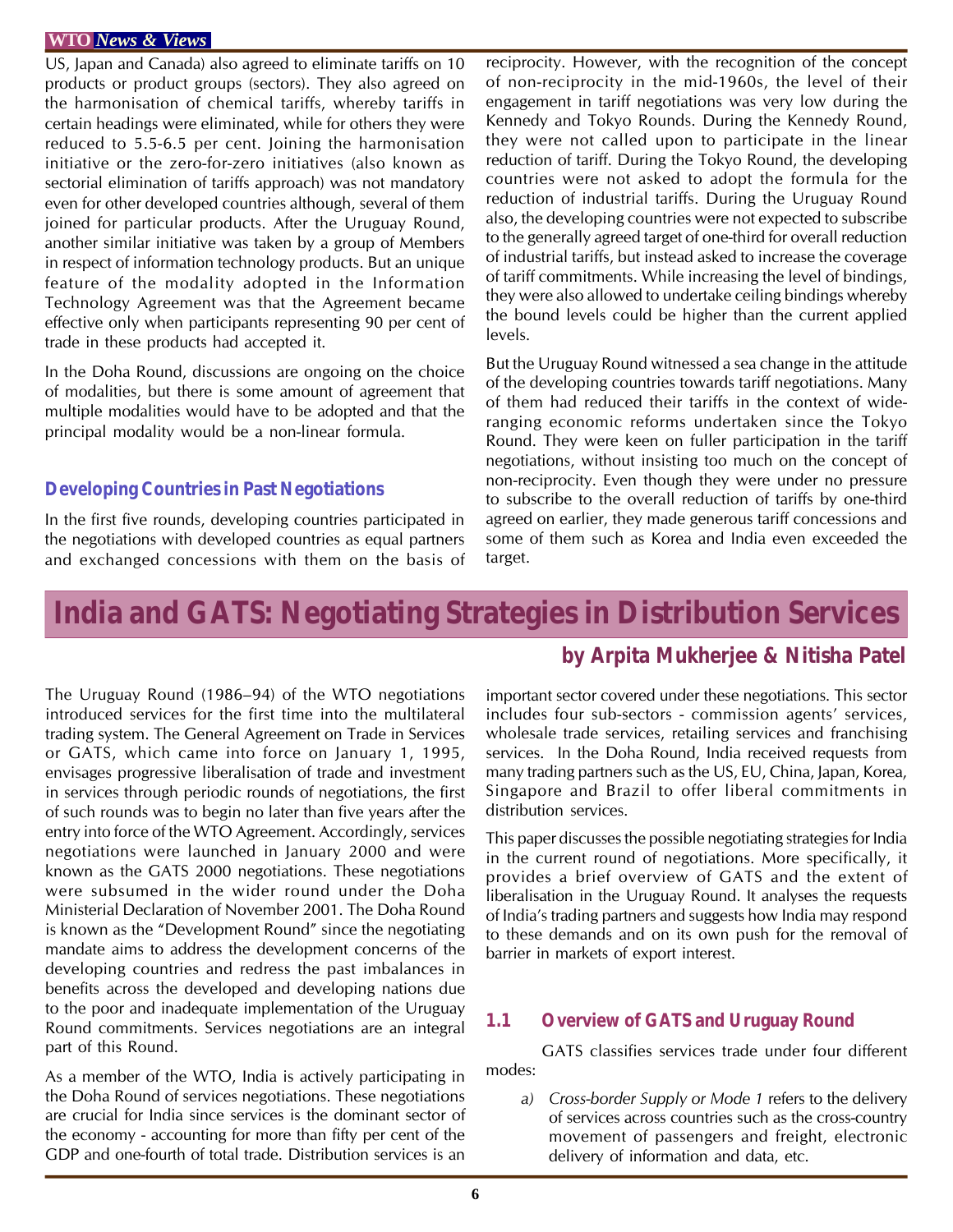- *b) Consumption Abroad or Mode 2* refers to the physical movement of the consumer of the service to the location where the service is provided and consumed.
- *c) Commercial Presence or Mode 3* refers to the establishment of foreign affiliates and subsidiaries of foreign service companies, joint ventures, partnerships, representative offices and branches. It is analogous to foreign direct investment in services.
- *d) Presence of Natural Persons or Mode 4* refers to natural persons who are themselves service suppliers, as well as natural persons who are employees of service suppliers temporarily present in the other member's market to provide services.

The GATS envisages progressive liberalisation of services trade under the above mentioned four modes of service supply. For each mode, a country can impose two types of barriers: market access barriers and/or national treatment barriers. A country is said to have imposed a market access barrier if it does not allow (or partially allow with some restrictions) foreign service providers to enter and operate in its market. A national treatment barrier exists when foreign service providers are allowed to enter the market but are treated less favourably than domestic service providers. During the successive rounds of GATS negotiations, WTO member countries negotiate and undertake commitments to liberalise market access and/or national treatment in specific sectors in what is known as sectoral schedule of commitments and across all or several sectors in the horizontal schedule of commitments. It is possible for countries not to grant full market access and deny national treatment by putting limitations and conditions on market access and conditions and qualifications on national treatment in particular sectors/sub-sectors. It is expected that successive rounds of negotiations will secure further liberalisation by adding more sectors to a country's schedule and removing limitations and qualifications, if any, in sectors/sub-sectors already in the schedule. This is done mode-wise for each sector/sub-sector.

GATS covers all services except those supplied in the exercise of government authority. It follows a positive list approach which indicates that there is no a-priori exclusion of any service sector and that countries are free to choose the service sectors/ sub-sectors and modes within those sectors/sub-sectors for scheduling commitments.

In the Uruguay Round, commitments in distribution services were restrictive – both in terms of sectoral coverage and modes of delivery. Only 36 WTO members (including EU as one) undertook commitments in at least one of the sub-sectors of distribution services. Even countries with liberal foreign investment regime such as Singapore, Malaysia, Indonesia and Chile have not scheduled commitments. India, too, did not schedule any commitments in this sector. One of the reasons for the low level of commitments from the Asian and Pacific countries is that, compared to other services sectors, developed countries gave relatively low priority to distribution services and negotiators, especially the US negotiators, who were more interested in obtaining commitments from the OECD countries and transitional economies of Central Europe than countries in Asia and Pacific Region. Both paucity of commitments and narrow scope of the schedules explain that the sector was not high on the agenda of the services negotiations. This scenario has changed completely in the Doha Round - facing a saturated market at home, international retailers are now targeting developing countries with a large consumer base, such as India and China, to offer liberal commitments in distribution services. This is evident from the fact that since the beginning of the Round, a large number of countries including the US, EU, Canada, Korea, Switzerland and Australia have submitted negotiating proposals to liberalise trade in distribution services.

## **1.2 India's Negotiating Strategies**

Distribution services are an important service sector of India, contributing to over 12 per cent of GDP and 7-8 per cent of employment. However, the sector is highly fragmented and major part of the business lies in the unorganised sector. For instance, organised retailing constitutes only 2-3 per cent of total retailing. The sector witnessed significant developments and modernisation in the past ten years with the liberalisation of the economy, rise in per capital income and purchasing power, entry of big business houses, manufacturers, real estate companies, foreign retailers, etc. in distribution services. The growing Indian market has attracted foreign investors and India has been portrayed as an attractive destination for investment in distribution services. In the on-going Doha Round of negotiations, India would receive pressure from its trading partners to offer liberal commitments in distribution services. In their requests to India, most trading partners have asked for full commitments in Modes 1, 2 and 3. Commitments in Mode 4 can be to an extent stated in the horizontal schedule.

India's commitments in distribution services depends upon many factors such as the current policy regime, what the country gets in return, the extent of liberalisation made by its trading partners, etc. As per the current policy, FDI (foreign direct investment) is not allowed in retailing, while there are some sectoral caps for FDI through franchising. The FDI policy is liberal for commission agents' services and wholesale trade services. Since India has already liberalised wholesale trade, franchising services and commission agents' services, India can offer to bind the existing regime. An offer consistent with the existing regime would enhance India's bargaining position during the negotiations. Prior to making the offers, the government should carefully draw up the list of excluded commodities which includes sensitive commodities such as arms and ammunition.

Since Indian distribution service sector is still in its developmental stage, it would take at least 6-8 years for the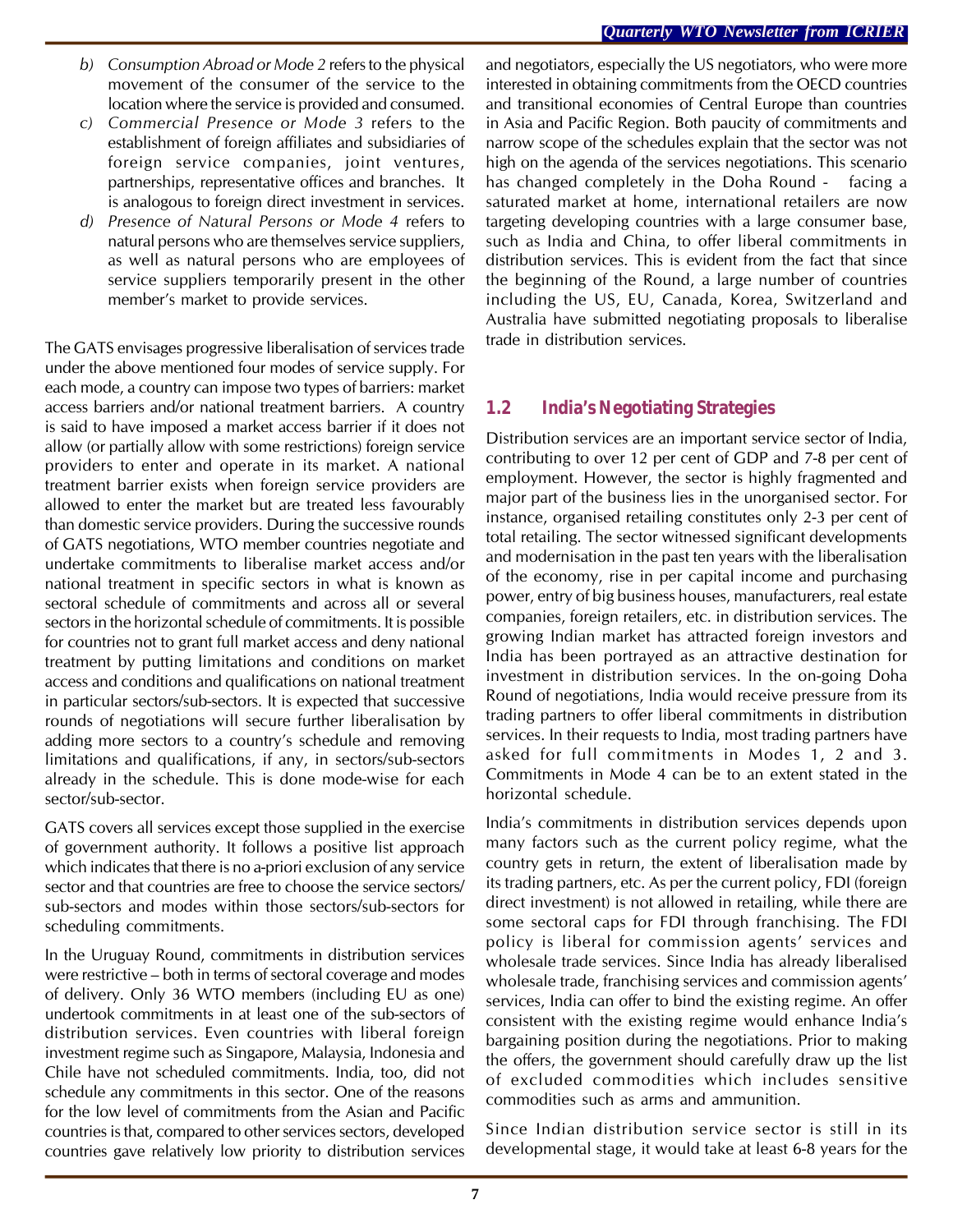sector to become globally competitive and consider crossborder expansion. Hence, as of now, Indian companies do not have a major export interest in this sector. In future, with the development of organised formats, Indian companies may explore the possibilities of opening affiliates/retail chains in countries with similar taste (such as Pakistan, Bangladesh, Singapore, Malaysia, Sri Lanka and Middle East) and countries with large NRI (non-resident Indian) population (such as the US, the UK, Australia, Canada). In the Uruguay Round, the US has offered liberal commitments in commercial presence, while the commitments of EU, Canada, etc. are subject to some market access and national treatment restrictions. India should negotiate with the latter group of countries for removal of these restrictions. Many countries where Indian companies have established presence such as, Sri Lanka and the UAE did not schedule any commitments in the Uruguay Round. India can negotiate with these countries to schedule commitments in the current round.

The Government has repeatedly pointed out that India is pushing for full commitments in Mode 1. India can offer commitments in Mode 1 for distribution services and in return push its trading partners to do the same. The gains from Mode 1 liberalisation in distribution sector depends to a certain extent on the growth of e-commerce. The development of ecommerce, in turn, is constrained by the lack of international regulations governing such trade. In order to improve ecommerce security and the confidence of traders using it, legal issues such as encryption, electronic authentication, electronic payment of taxes and tariffs, protection of personal data, intellectual property and liability, electronic contracts, commercial communications and the domain name system needs to be regulated on a world-wide basis where a minimum set of requirement is acceptable to all countries. India needs to push forward the e-commerce negotiations in the WTO.

At present, retail experts are in short supply. However, in future, with growth of organised retailing and investment in training facilities, India can export retail personnel, consultants, mall managers, etc. Cross-country movements of these workers are restricted by various barriers and in the Uruguay Round, none of the WTO member countries made commitments to liberalise the movement of these labours. India should push for more liberal access to lower skilled workers such as retail personnel in the markets of developed countries, South Asian countries and the Middle East.

Increasing vertical integration in the distribution chain raises certain policy-related concerns as to whether such integration inhibits entry and competition. Anti-competitive behaviour of certain firms may reduce the likely gains from vertical integration. An important issue for discussion in the current round of negotiations is whether vertical integration leading to anti-competitive practices can create barriers to trade in distribution services and if so, how can such anticompetitive practices be best addressed. During the current round of negotiations, anti-competitive practices can be addressed under Article IX of the GATS Agreement which deals with business practices or it can be negotiated as a Reference Paper under Article XVIII if there are any issues which are specific to the distribution services sector.

In the Uruguay Round, a large number of developed countries have excluded selected products from their schedule of commitments. Some of these products have been excluded because of their sensitive nature and national interest while others have been reserved for state monopoly. The exclusion of products such as agricultural raw materials, food and beverages affects developing countries such as India. Furthermore, some members have excluded certain products (many of these are agricultural products) subject to import permits or licenses from the scope of commitments. Prohibitions on the establishment of a commercial presence by intermediaries or distributors of agricultural products prevent developing countries from (i) implementing comprehensive export strategies for products and services of interest to them, (ii) promoting their export adequately, and (iii) establishing alliances and networks to gain access to external markets. In the on-going round of negotiations, India can point out that the list of excluded products should be reexamined and kept to a bare minimum. In particular, limitations on trade in agricultural products, pharmaceuticals and luxury goods should be confined to those which are strictly necessary for public health.

It is now widely debated whether India should open up the retail sector to FDI and whether multilateral liberalisation should precede unilateral liberalisation or *vice versa*. One view is that, as in the case of China, India should first liberalise retail trade multilaterally (i.e., India should offer commitments to open up retailing in a phased manner at a future date) and in return ask for greater market access in areas/modes of its export interest. This would increase India's bargaining power at the WTO. However, for such forward looking commitments, the country needs to carefully plan out the domestic reform strategy, since it is difficult to roll back from multilateral commitments. Given the sensitivity of the sector, others suggest a more cautious approach. The country should first open up the sector unilaterally and then bind the unilateral regime in the WTO. The process of opening up should be gradual - giving enough time to the domestic industry to adjust to the changes and to the government to implement complementary regulations. In the meantime, to enhance its negotiating position and gain greater market access in areas of export interest, India can partially open up certain sectors such as fuel retailing and direct selling, where FDI is already allowed subject to certain conditions. For instance, FDI is allowed in fuel retailing provided that the foreign company invests or proposes to invest Rs. 2000 crores in areas such as exploration and production, refining, pipelines and terminals. In direct selling, FDI is allowed if the foreign companies manufacture locally or source products from India.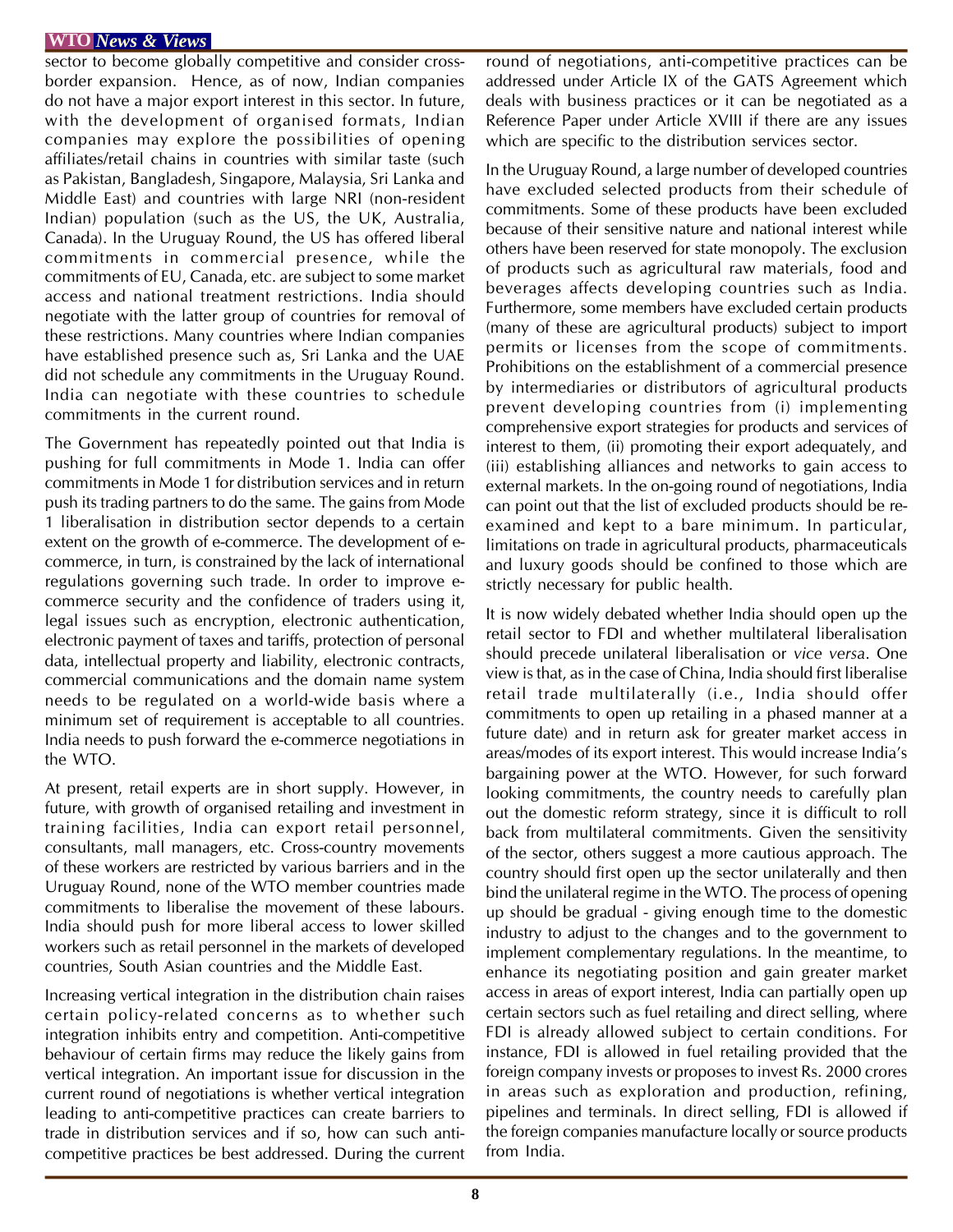#### *Quarterly WTO Newsletter from ICRIER*

Parallel to the multilateral negotiations, India is in the process of negotiating crucial bilateral/regional agreements. In these agreements too, India is being pressurised by its trading partners to offer commitments in distribution services. In the recently signed Indo-Singapore CECA (Comprehensive Economic Cooperation Agreements), India has opened up wholesale trade services and commission agents' services. Within the country there is a growing realisation that in order to modernise the distribution chain, there is need for foreign investment in supply chain. FDI would not only ease the capital constraints but also lead to the inflow of technical know-how and global best management practices.

Experiences of countries such as China, Brazil and Thailand which have opened up the distribution services show that it has expedite the growth of modern formats, led to improved productivity and efficiency, stimulated allied sectors such as food processing industry and increased sourcing from the country. Hence, pressure to open up the sector would remain both from within and outside GATS. Binding the unilateral regime in the WTO for sub-sectors such as wholesale trade services and commission agents' services would lend credibility to the domestic reform programme. India can use commitments in this sector to gain greater market access in sectors of export interest such as IT and BPO.

## **Developing subsidy disciplines in GATS**

## **by Rajeev Ahuja**

According to the guidelines and procedures for the negotiations on trade in services, among other things, negotiations on subsidies should conclude before negotiations concerning specific commitments are completed. However, progress on developing subsidy disciplines is tardy. Most member countries have not yet even furnished information on their subsidy programs for different service sectors. Whatever limited evidence that is available suggests that subsidies to various services sectors are fairly widespread, and so are the forms that such subsidies take. At present there are no effective subsidy disciplines in the general agreement on trade in services (GATS). Subsidy disciplines are necessary to encourage members from making greater commitments, which in turn is necessary for achieving higher trade in services. Subsidy disciplines in services would be particularly beneficial to those developing countries that have considerable benefits to reap from trade in services, have limited capacity to subsidise, and would anyway stand to gain exemptions from certain subsidy provisions as and when these provisions are developed.

The basic difference between trading in goods and trading in services on the one hand and between the design of goods agreement (GATT) and services agreement (GATS) on the other, limit the scope of applying subsidy provisions already developed in goods case and contained in the Agreement on Subsidies and Countervailing Measures (ASCM). Further, certain peculiarities and complexities in trade in services give rise to additional complications that a subsidy framework needs to grapple with.

While GATS provide considerable flexibility to member countries in liberalizing their services sectors, the national treatment obligation (which restricts ability of member countries from treating foreign service providers differently from the domestic service suppliers) discourages member countries from providing subsidies. Nevertheless, there is a need to develop subsidy disciplines. Subsidy disciplines, as

and when they are developed, should address only those measures that qualify as subsidies. Public measures such as regulatory policies and/or practices of monopolies and exclusive service providers that generate subsidy-like effect need to be addressed separately from those arising due to subsidies. Therefore, any attempt to develop subsidies framework needs to focus on distortions due to subsidies alone.

In thinking about subsidies framework in GATS, it is useful to examine the applicability of the Agreement on Subsidies and Countervailing Measures (ASCM) to services case. The subsidy definition in ASCM (namely, financial contribution by the government leading to conferral of benefit) seems useful in services case as well; so is the definition of specificity. The idea that non-specific subsidies i.e., subsidies available more generally, are non-trade distortionary is applicable in services too.

However, disciplines on specific subsidies based on their trade distortionary effect would differ in services. Unlike goods case where trade takes place only through cross border movement (i.e., Mode 1), trade in services can additionally take place when consumers move abroad (Mode 2) or when service supplier sets up a base in foreign market (Mode 3) or when labour, both skilled and semi-skilled, temporarily move abroad (Mode 4). This has some implications: one, trade flows become relatively complex; and, the link between trade distortion and competition distortion is no longer clear cut, two, trade within the domestic territory of a member country can occur much more than in case of goods; and so is the possibility of subsidyinduced trade distortion within the domestic territory of subsidizing country than in other member countries. As a result, the distinction between export subsidy and production subsidy becomes difficult, even if it is still useful. Furthermore, given considerable cross-linkages across services sectors, invisibility of many types of service transactions, practical difficulties involved in calculating subsidy margins, and limited scope of remedy by way of countervailing duties, it is prudent, as a general principal, to ban on all subsidy practices. At the same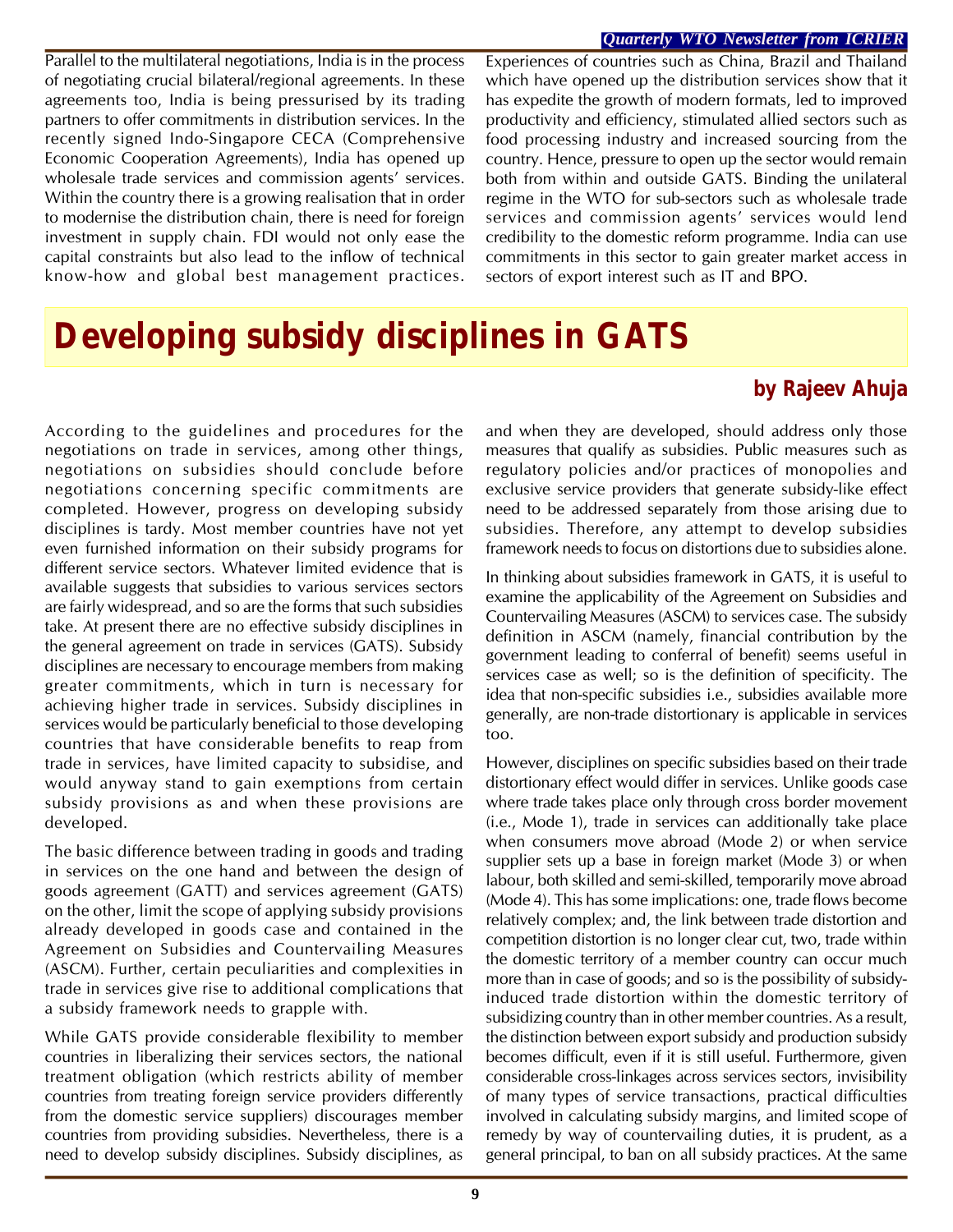time, the need for achieving public policy goals calls for having a "positive list approach" that provides certain derogations from the general principal of ban or prohibition. These derogations or exceptions could be to achieve certain well defined social and cultural, environmental, and development goals. Such an approach can take care of many challenges that come up in the design of subsidy provisions in services such as competition distortion across modes or across subsectors or a service supplier located abroad and supplying service through cross border movement facing unfair competition in the market where domestic suppliers are subsidized.

There is strong relationship between public services provided in exercise of governmental authority (i.e., Article I:3(b)) and public policy goals for which subsidies are allowed. One possible way to dealing with the issue is to leave the scope of public services open, and let the members decide what services they would treat as basic services, which should eventually get reflected in their commitments in GATS, and then treat the issue of subsidies to social sectors not very different from other service sectors in the subsidies agreement. Another possible way is to tighten the scope of I:3(b), and then leave large enough room in subsidies agreement to enable member countries achieve their legitimate social objectives through subsidies in these sectors.

Indeed, the European community has adopted the "positive list approach" that has been tested for the past several years. While this "positive list approach" would be possible in a full blown subsidy framework which would take some time to develop, in the meantime it is probably a good idea to identify and limit those subsidies that are viewed to be the most trade distortionary. One type of trade distortion that has necessitated the need for having some subsidy disciplines is the undermining of market access commitments especially in a "third country market" due to subsidy practices of member countries.

All discretionary and ad hoc subsidies given to the infrastructure services (telecommunications, financial and transport sectors) that go as input into the production of other goods and services need to be disciplined as priority. So are certain sector specific subsidies given, for example, to tourism sector that is known to receive significant financial support from governments, and has a clearer bearing on trade. Similarly, subsidies that encourage the use of domestic inputs (both goods and services) over imported inputs must be taken up on a priority basis. Also subsidies that are specifically targeted at firms/sectors known for their foreign exchange potential ought to be zeroed in first. Likewise, consumption subsidies that are linked to purchase decision could also be focused in the initial disciplines. Sectors in which member countries have made greater commitment can be targeted first. Whether the subsidy disciplines developed in the interim need to be applied only to the sectors in which member countries have made commitments or whether subsidy disciplines need to be applied more generally, that is, even to those sectors in which members that have not made commitments remains an open issue. In the absence of good information on various subsidy practices of member countries, it is difficult to make progress on subsidy disciplines even on a limited scale.

## **Recent Developments in WTO**

## **By Shravani Prakash**

- **Developing Countries' Share in World Merchandise Trade Reaches 50-year peak**
- **WTO Director General Expresses Concern about the Progress of the Doha Negotiations**
- **Dalian Mini Ministerial Attempts to Break the Dead Lock**
- **Decline in number of Anti-Dumping Cases**
- **Pascal Lamy chosen as new Director General at WTO**
- **Arthur Dunkel passes away**

## **Developing Countries' Share in World Merchandise Trade Reaches 50-year peak**

According to WTO figures released on 14 April 2005, developing countries saw their share in world merchandise trade rise to 31% in 2004, the highest since 1950. The Asian region recorded the highest volume of real merchandise export growth in 2004. China, the Republic of Korea and Singapore recorded rates in excess of 20%. India's export growth was around 16 percent that year.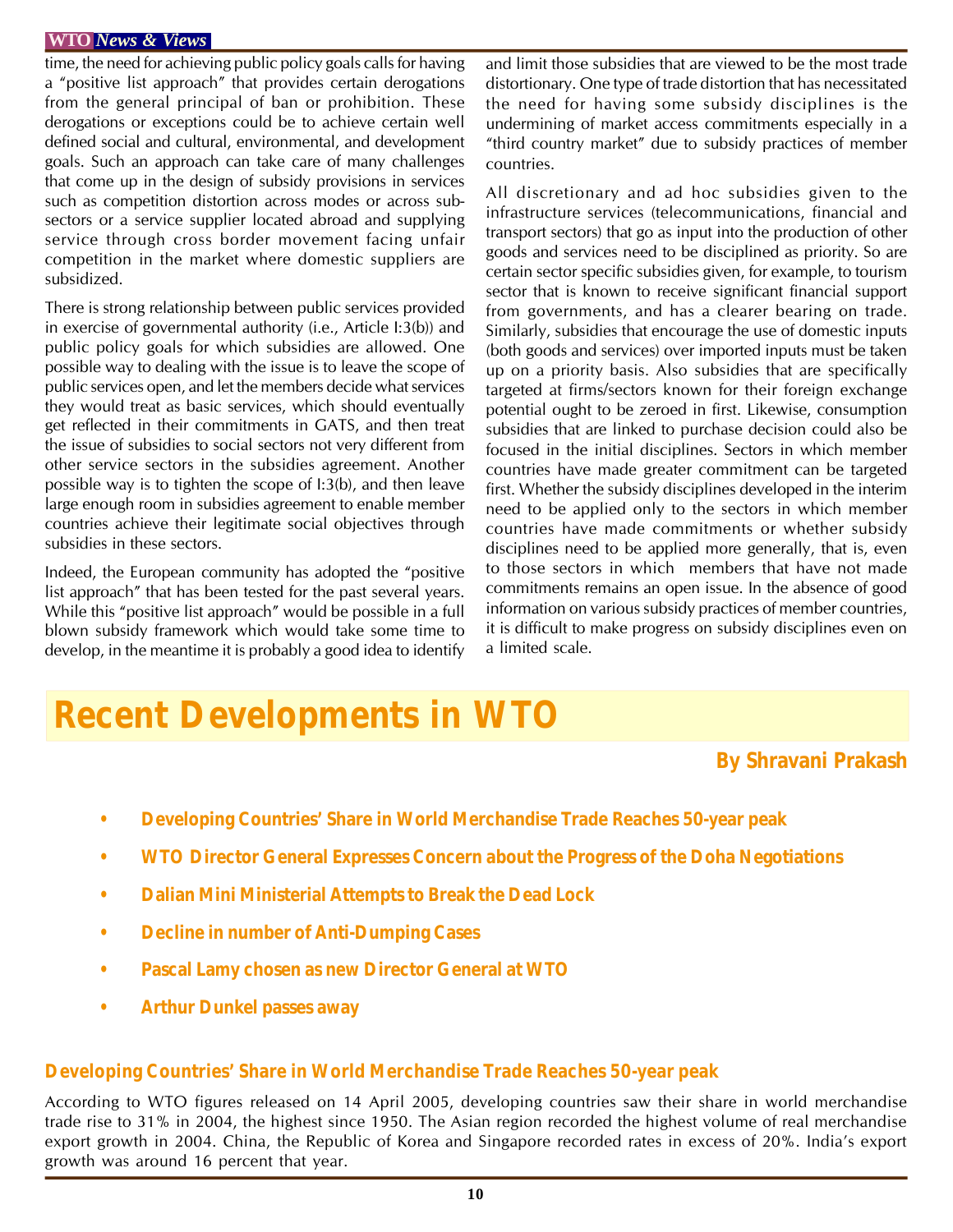The world economy grew at 4% in 2004, the strongest annual growth rate in more than a decade. This strong economic growth boosted world merchandise and services trade. In nominal terms, the value of world merchandise trade rose by 21%, to \$8.88 trillion, and that of world commercial services trade by 16%, to \$2.10 trillion. Both merchandise and commercial services trade experienced an acceleration of growth for the third year in a row, and the strongest rise since 2000. In real terms, world merchandise trade growth was almost 10% in 2004. The growth in merchandise has been attributed to higher oil and commodity prices that improved the terms of trade of developing countries. Very high exports growth from China and recovery in the trade of office and telecom equipment also contributed to the sharp increase in the merchandise exports from developing economies.

However this remarkable growth may not be sustainable as a marked slow-down in overall economic growth that began in the second half of 2004 is likely to decelerate world merchandise trade growth to 6.5% in 2005.

## **WTO Director General Expresses Concern about the Progress of the Doha Negotiations**

The slow progress of the ongoing Doha Round of Negotiations has raised apprehensions that the forthcoming Hong Kong Ministerial might get overburdened with unresolved issues. Current negotiations are already well behind the schedule set by the Doha Development Agenda and any further delays will reduce the chances of a successful Ministerial Conference in Hong Kong. The WTO roadmap indicates that the Hong Kong Ministerial needs to play a pivotal role if the current round of negotiations is to conclude in 2006. According to WTO officials, failure of this Ministerial will be a major setback for growth, development and the multilateral system. Top WTO officials have warned that unless the current round of negotiations picks up momentum, it will be difficult to avert such a crisis. In a statement in early July, WTO Director-General Supachai Panitchpakdi has said, "although some progress has been made in certain areas of negotiations, the progress is nowhere near sufficient in terms of the critical path to Hong Kong".

To facilitate the progress of the current negotiations, about 30 prominent WTO Members have recently met in an informal mini ministerial meeting at Dalian, China. Although some progress was made, most delegations felt that the 2006 deadline of concluding the current round of negotiations will be almost impossible to meet.

## **Dalian Mini Ministerial Attempts to Break the Dead Lock**

Ministers from thirty WTO member countries met at Dalian, China for a two-day mini-ministerial meeting, in an effort to try and break the deadlock on the stalled Doha round of negotiations. The Ministers, meeting five months before the 6<sup>th</sup> Ministerial Conference in Hong Kong, reaffirmed their commitment to a successful conclusion of the Doha Development Agenda (DDA) negotiations in 2006. They said that they were committed to establishing comprehensive modalities for agriculture and non-agricultural market access (NAMA), a critical mass of market opening offers in services, meaningful and substantial progress in Rules and Trade Facilitation, and substantive integration of the development dimension in all areas of the negotiations.

The Ministers welcomed the strong backing for the DDA negotiations given by the recent meeting of the G8 and by other international meetings and emphasized the need to capitalize on the added impetus. They recognised the fact that the successful conclusion of an ambitious and balanced multilateral package of trade liberalizing measures was vital to the welfare of developed and developing economies alike. Consequently, they declared that they would work to further increase the momentum towards the goal of a successful conclusion of the DDA negotiations by the end of 2006.

The discussions at Dalian were guided mainly by a recent status report by the Chairman of the Trade Negotiations Committee (TNC) on the Doha negotiations. The report had clearly indicated that the requisite progress had not been made, and there was an urgent need to expedite progress. Therefore, the main focus of discussions during the meet was the five key areas that, according the Chairman's report, needed political guidance:

*Agriculture* - On the Market Access formula, Ministers recognized the need to seek a middle ground between the Swiss formula and the UR approach. With respect to internal support, the immediate focus up to the end of July was decided to be on the cuts and disciplines that will apply to trade distorting support. Regarding the export competition pillar, noting that the essential structure was already in place, the need was felt to focus on adding further "building blocks" to the parallel commitments already in place.

*Non-Market Agricultural Access (NAMA)* – The urgent need to seek convergence on the structure of the tariff reduction formula was agreed upon, although there were different views on the precise form of the formula. Towards the end of discussion, there were some indications that the possibility of a Swiss formula with a couple of coefficients that would accommodate specific concerns could be further explored.